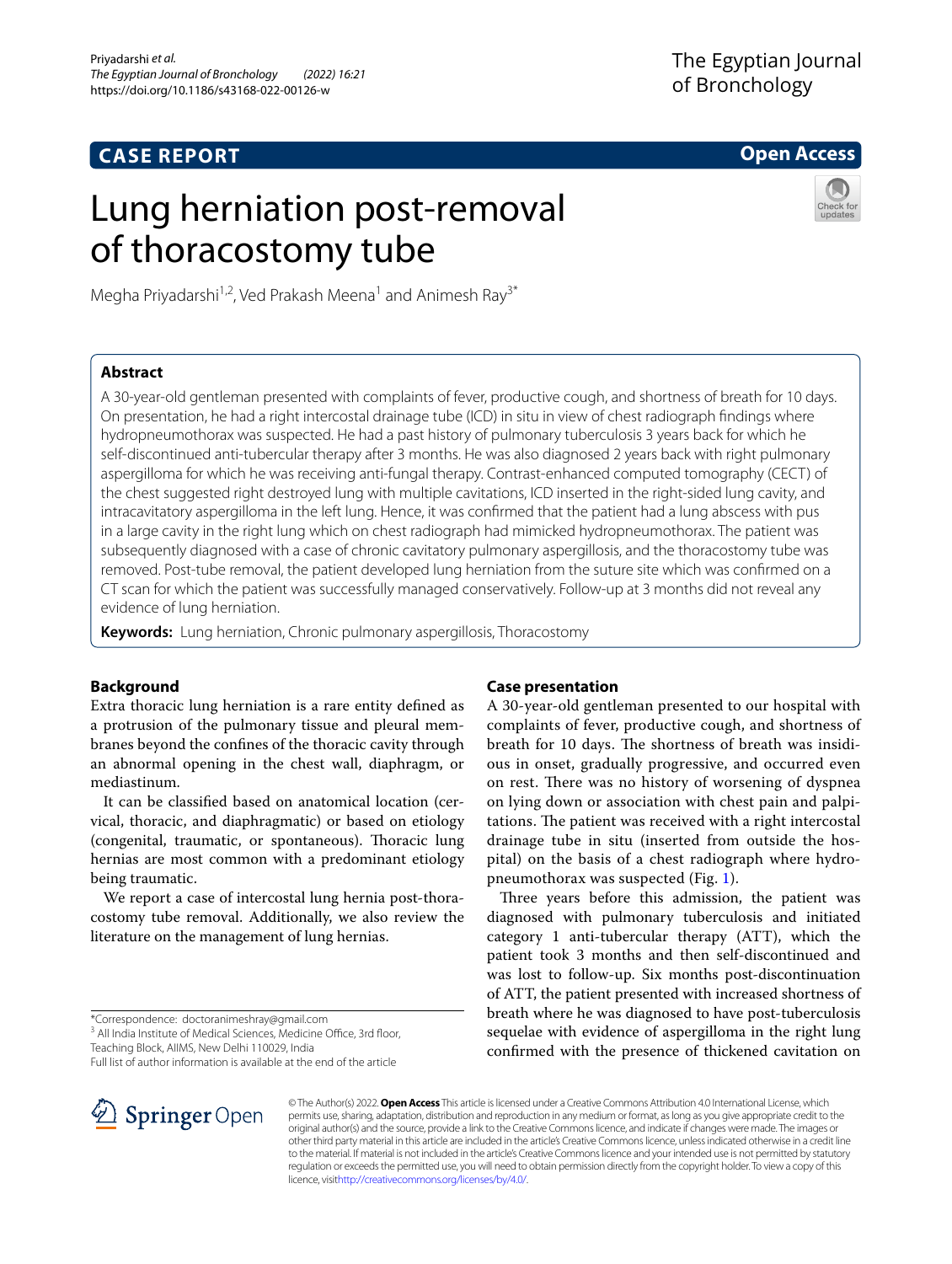

<span id="page-1-0"></span>computed tomography (CT) chest and positive serum antibody specific for *Aspergillus*. The patient was then started on antifungal therapy, oral itraconazole (200 mg twice daily), since then and was not compliant with the medications.

On examination, the patient appeared to be tachypneic with a respiratory rate of 24 breaths per minute, maintaining saturation of 87% on room air with right ICD in situ and air leakage in the form of bubbles seen in the ICD tube along with signifcant pus drainage, jugular venous pressure was raised, with a parasternal heave grade III and bilateral pitting pedal edema. Chest expansion was decreased on the right side, with fne crepts heard at the right mammary, axillary, and infraaxillary region.

## **Investigations**

In view of suspicion of broncho-pleural fstula and persistent oxygen requirement, the patient underwent a contrast-enhanced computed tomography which suggested right destroyed lung with multiple cavitations, ICD inserted in the right-sided lung cavity, and intracavitatory aspergilloma in the left lung (Fig.  $2$ ). The pus culture from intercostal tube grew *Pseudomonas aeruginosa*. Sputum and mini-bronchoalveolar lavage (BAL) samples were also sent for bacterial and fungal culture, which came sterile. With decreased output, and clinical improvement in the form of decreasing tachypnea and improving saturation, the tube was removed, 1 week later. Post-removal, a tender swelling was seen over the lower ribs in the right midaxillary line (Fig.  $2a$  $2a$ ). The swelling became prominent on coughing, sneezing, and performing Valsalva's maneuver. The swelling gradually disappeared over the next 1 month.



<span id="page-1-1"></span>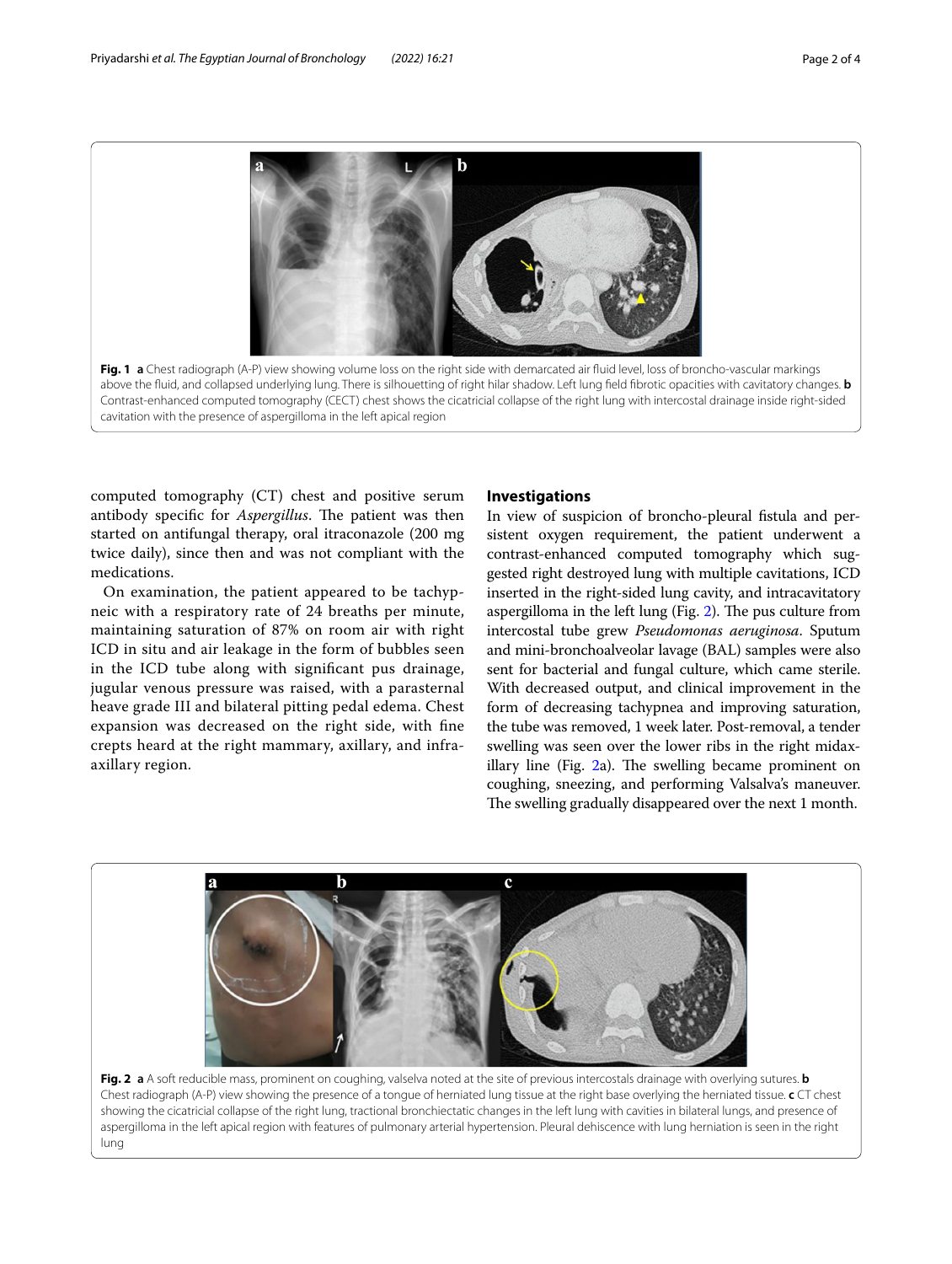A repeat chest radiograph revealed a collection of air in the overlying soft tissues of the chest wall in the area of the bulge (Fig. [2](#page-1-1)b). Computed tomography of the chest suggested features of large cavitation with surrounding atellectasis of the right lung and fbrobronchiectatic changes with a fungal ball in the left apical lung and herniation in the right lung (Fig.  $2c$ ). The patient was diagnosed with a case of chronic cavitatory pulmonary aspergillosis based on the characteristic radiological picture and increased IgG-specifc for *Aspergillus*. Echocardiography suggested features of severe right ventricular dysfunction with severe pulmonary hypertension.

Surgery was consulted and advised compressive bandaging with no surgical intervention. Repeated bandaging and monitoring for the infection at the ICD site were undertaken.

# **Treatment and outcome**

In view of lung abscess with culture growing *Pseudomonas aeruginosa*, the patient received intraneous antibiotics for 4 weeks. He was also started on itraconazole for the treatment of chronic pulmonary aspergillosis along with diuretics for systemic congestion due to the right ventricular dysfunction. Since there were no features of increasing size or pain over the site of lung herniation, it was conservatively managed with compressive bandaging. There was a reduction in the size of the swelling, and on follow-up after 3 months, there was no recurrence or pain at the previous herniation site.

# **Discussion**

This case is unusual as the patient developed herniation of lung post-thoracostomy tube removal which has been rarely reported in the literature. Since the defect in the chest wall was small, the patient was successfully managed conservatively.

Lung herniation, also called pneumocele, was frst described in 1499 by Roland. The most accepted classification is of Morel-Lavallee which dates back to 1847 [\[1](#page-3-0)]. It has been classifed based on the etiology into congenital or acquired forms, on the basis of location as cervical, thoracic, or diaphragmatic hernias and on the basis of the occurrence as spontaneous, post-trauma (penetrating or blunt), or from preceding operative procedure with inadequate closure of the chest wall. According to Hiscoe et al., congenital lung hernias account for 18% of all cases, whereas among the acquired causes, traumatic are most common accounting for 52% of the cases [\[2](#page-3-1)].

Lung hernias have been mostly reported anteriorly in the lower intercostal spaces. This is due to the inherent weakness anteriorly, near the sternum, medial to the costochondral junction due to the presence of only a single layer of intercostal muscle in comparison to the lateral chest wall which is covered by the serratus anterior, lattismus dorsi, and intercostals, and the posterior chest wall where the paraspinal muscles provide adequate resistance [[3\]](#page-3-2).

The pathogenesis of acquired lung hernia can be attributed to abnormally high intrathoracic pressure or with decreased thoracic wall resistance in patients with developmental or acquired defects of the chest wall. Spontaneous hernias usually develop as a consequence of increased intrathoracic pressure during coughing, sneezing, blowing into a musical instrument, or heavy lifting resulting in rib or cartilage fracture. Predisposing factors for acquired lung hernias include post-operative trauma, chronic obstructive pulmonary disease, morbid obesity, poor healing from malnutrition, and chronic steroid use.

Lung hernia does not usually pose a serious threat unless it undergoes incarceration or strangulation resulting in clinical symptoms of increasing pain at the site of herniation and hemoptysis. An uncomplicated hernia presents as a soft crepitant bulge that enlarges during coughing, deep inspiration, or on performing the valsalva maneuver  $[4]$  $[4]$ . Routine chest radiography is unable to detect the herniation unless the hernia is at a true tangent to the X-ray beam. Computed tomography is recommended as it determines the exact location and the dimensions of the hernia and gives valuable information on the associated pleural and parenchymal abnormalities [[5\]](#page-3-4).

Controversies still exist regarding the role of conservative management and the indications for surgical intervention in such cases. According to Brock and Heitmiller, if the patient is asymptomatic and has a supraclavicular hernia, no intervention is necessary. However, in a patient with increasing pain, increasing size, and signs of incarceration, with difficulty in reduction of the hernia, surgical management should be undertaken [\[6](#page-3-5)]. Among the surgical procedures, pericostal fxation of adjacent ribs has been considered sufficient for the closure of smaller defects while reconstructive procedures hold importance for larger defects. Munnell et al. recommend the use of autologous tissues such as muscle or fascia [\[7](#page-3-6)], but various absorbable and non-absorbable materials such as Vicryl, PTFE, Dacron, Marlex, and Gorotex mesh have been tried.

In a retrospective review published in 2008 of 16 patients with lung hernia post-minimally invasive cardiac surgery, the major complaint was pain in 75% of cases, and the diagnosis was confrmed by CT scan in all cases. All patients underwent chest wall reconstruction using Vicryl or Goretex mesh. There were no recurrences reported in follow-up at 3 months and 2 years [[8\]](#page-3-7).

An important aspect of this case was the misidentifcation of the cavity as pneumothorax. Cases of chronic